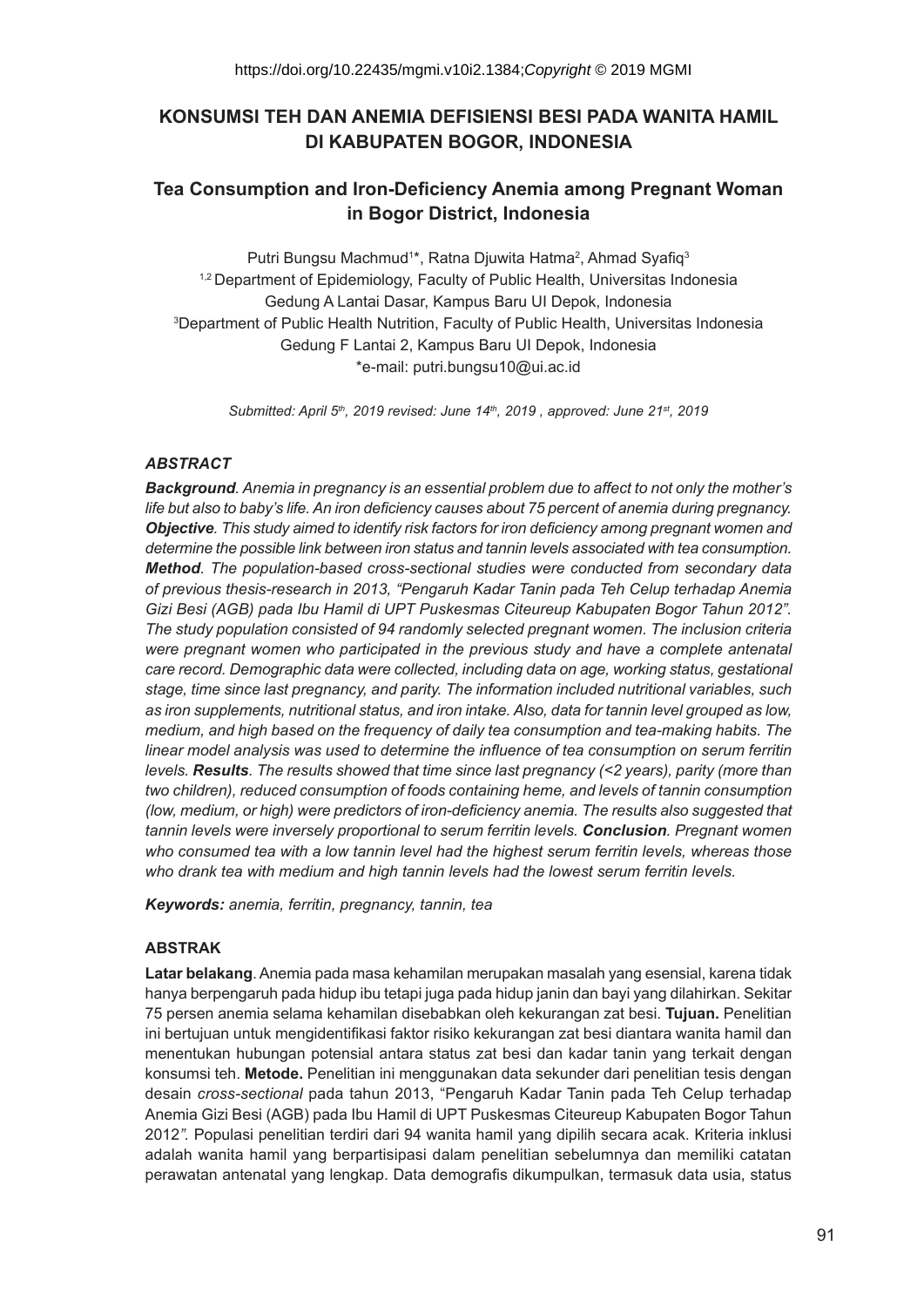kerja, tahap kehamilan, waktu sejak kehamilan terakhir, dan paritas. Informasi variabel gizi meliputi suplemen zat besi, status gizi, dan asupan zat besi juga dikumpulkan. Selain itu, data mengenai tingkat tanin rendah, sedang dan tinggi diperoleh berdasarkan frekuensi konsumsi teh harian dan kebiasaan membuat teh. Analisis model linier digunakan untuk mengetahui pengaruh konsumsi teh terhadap kadar feritin serum. **Hasil.** Hasil penelitian menunjukkan bahwa waktu sejak kehamilan terakhir (<2 tahun), paritas (lebih dari dua anak), pengurangan konsumsi makanan yang mengandung heme, dan tingkat konsumsi tanin (rendah, sedang, atau tinggi) merupakan prediktor anemia defisiensi besi. Hasilnya juga menunjukkan bahwa kadar tanin berbanding terbalik dengan kadar feritin serum. **Kesimpulan.** Wanita hamil yang mengonsumsi teh dengan kadar tanin rendah memiliki kadar feritin serum tertinggi dan wanita hamil yang mengonsumsi teh dengan kadar tanin sedang dan tinggi memiliki kadar feritin serum rendah.

**Kata kunci***:* anemia, feritin, kehamilan, tanin, teh

# **INTRODUCTION**

Anemia is a major public health problem worldwide, with the highest prevalence found in children and pregnant women (46.2 and 38.2 percent, respectively), according to a study conducted in 2011.1 Pregnant women have a higher risk of anemia as compared with that of childbearing women of similar age. 2

Anemia among pregnant women is a problem in both developed and developing countries.3 About 32.4 million pregnant women worldwide suffer from anemia, with the highest number of cases (48.7 percent) reported in the South Asia region, followed by Africa, the Middle East, Europe, and the U.S. (46.3, 38.9, 25.6, and 24.9 percent, respectively) and the lowest number (24.3 percent) reported in the Western Pacific region.1 In Indonesia, based on a National Health Survey in 2013, about 37.1 percent of pregnant women suffered from anemia.<sup>3</sup>

According to studies, an estimated 20 percent of deaths are associated with low levels of hemoglobin during pregnancy that related to bleeding, eclampsia, and infection.<sup>4</sup> In pregnancy, the most common cause of anemia is a nutrient deficiency. The underlying causes of nutritional anemia include inadequate nutritional intake,

inadequate nutrient absorption, insufficient nutrient intake to fulfill increased nutritional needs during pregnancy, and insufficient intake of hematopoietic nutrients.4, 5 About 75 percent of anemia during pregnancy is caused by iron deficiency.<sup>5</sup>

A previous study conducted in West Java concluded physiological changes due to pregnancy exacerbated pre-existing malnutrition and vitamin B12, folic acid, and vitamin C deficiencies, thereby contributing to anemia.<sup>5</sup> High parity, short birth spacing, inadequate antenatal care or pregnancy care, and a low socioeconomic level were also reported to be risk factors for anemia among pregnant women.<sup>6-8</sup>

According to the literature, tea consumption may contribute to anemia by absorbing minerals as a form of iron.<sup>9</sup> Tea contains various substances, such as phytate and tannin, that can inhibit iron absorption.<sup>9</sup> Mineral in iron reacts with tannin to form a complex bond, which is not broken down in the gastrointestinal system. Thus, the minerals no longer function and are released from the body in the form of feces. As tannins can bind proteins, they have the ability to absorb nutrients.10 The ease of tea consumption indirectly contributes to the increased impact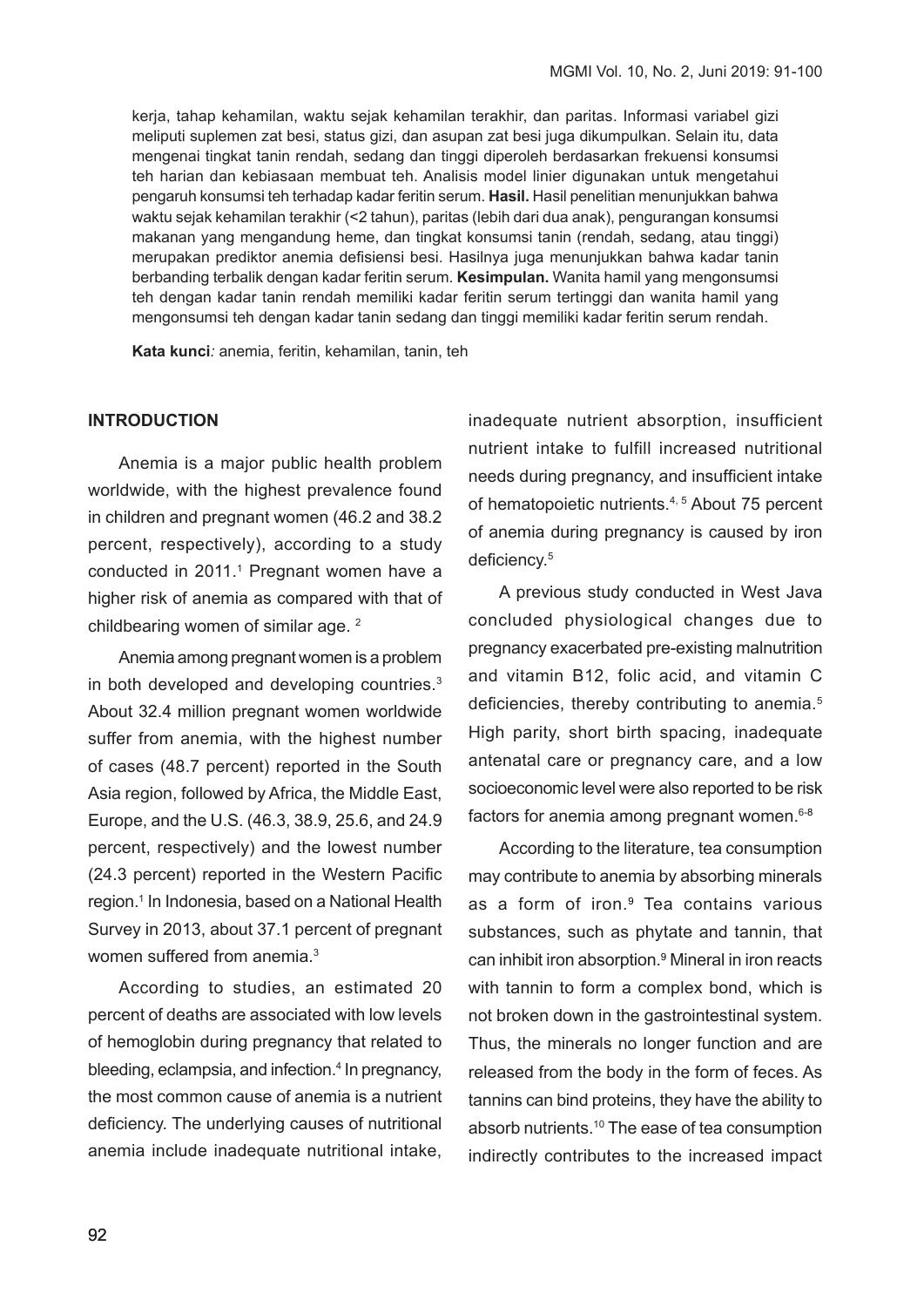of anemia on pregnant women and low birth weight or prematurity and mortality.<sup>11</sup> Although laws exist to ensure the safety of various foods and beverages, information on safe levels of consumption, including safe levels of tea consumption, is lacking among communities.12 A lack of awareness and knowledge impede programs aimed at improving maternal and child health and reducing maternal and infant mortality and morbidity.10 This study aimed to identify risk factors for iron deficiency among pregnant women and determine the potential link between iron status and tannin levels associated with tea consumption.

#### **METHODS**

The population-based cross-sectional studies were conducted from secondary data of previous thesis-research in 2013, "*Pengaruh Kadar Tanin pada Teh Celup terhadap Anemia Gizi Besi (AGB) pada Ibu Hamil di UPT Puskesmas Citeureup Kabupaten Bogor Tahun 2012".*<sup>13</sup> This study showed that pregnant women who consume high tannin in daily have risk 2.8 times have low ferritin.<sup>13</sup>

The study population consisted of 94 selected pregnant women 18 to 42 years old from seven health centers (Puskesmas). The inclusion criteria were pregnant women who participated in previous study and have a complete antenatal care records. Individuals with uncomplete data of research, have a comorbidities, including infections and any diseases resulting in blood anomalies, were excluded from this study.

The participants' anonymity and confidentiality were respected. The study also approved by ethical committee of Public Health Faculty, Universitas Indonesia. Demographic data, including age, working status, gestational stage, time since last pregnancy and parity, were collected using a standard questionnaire (modified version of the Indonesian Household Health Survey 2010). The questionnaire contained items on nutritional variables (iron supplements, nutritional status, and iron intake). The nutrition instrument used in this study comprised a Food Frequency Questionnaire. The samples were collected and analyzed by trained laboratory (phlebotomies) staff in Jakarta that collaborated in previous study. The blood samples underwent centrifugation to separate serum from blood. All samples were analyzed less than 8 hours after blood collection.

A linear model was used to determine the influence of tannin consumption levels on serum ferritin levels. From the model, an equation was developed to predict the effect of difference levels of tannin consumption. The level of significance was *p* ≤ 0.05.

Information was also collected on the frequency of daily tea (black tea) consumption and tea-making habits. The following tea-making habits were recorded: type of water used (i.e., boiled water vs. non-boiled [hot] water) and duration (1 min, 5 min, and 8 min) of tea bag dipping when making tea.

The tannin contents of six samples of tea were tested in the laboratory. For each sample, the tea bag was dipped in boiled water and hot water for 1 min, 5 min, and 8 min (Table 1). The tannin content was then tested using the titrimetric method (permanganate). Tannin levels were classified as low, medium, or high based on the frequency of daily tea consumption by using quartile as a cut-off point.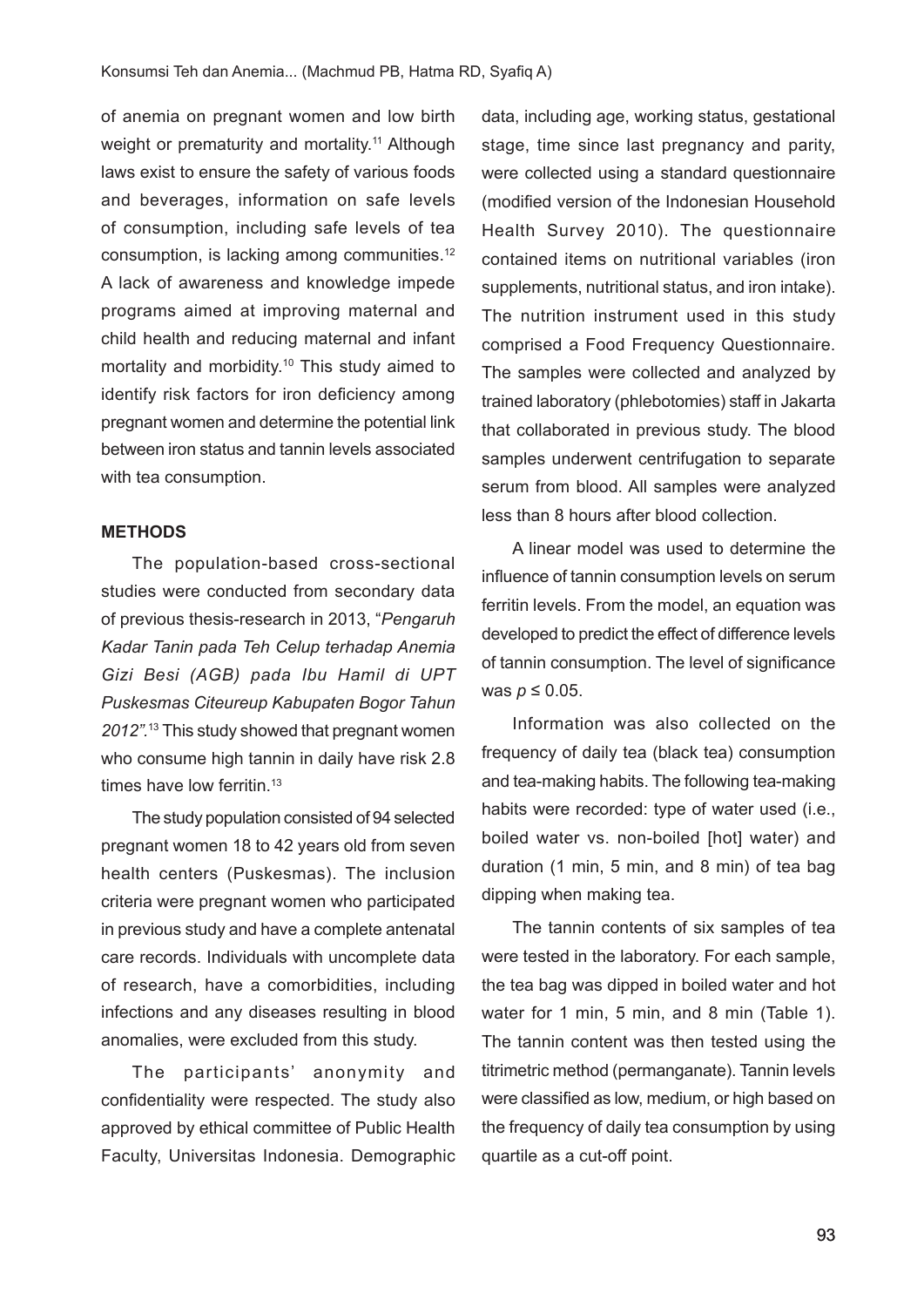| Source of hot<br>water | Duration of dipping<br>the tea bags | Number of<br>Tannin (mg/mL) | Percentage of participants<br>based on tea-making habit |
|------------------------|-------------------------------------|-----------------------------|---------------------------------------------------------|
| Not drinking tea       |                                     | 0                           | 10.6                                                    |
|                        | 1 minute                            | 0.26                        | 22.3                                                    |
| <b>Boil water</b>      | 5 minute                            | 0.29                        | 26.6                                                    |
|                        | 8 minute                            | 0.35                        | 6.4                                                     |
|                        | 1 minute                            | 0.21                        | 14.9                                                    |
| Electric hot water     | 5 minute                            | 0.25                        | 16.0                                                    |
|                        | 8 minute                            | 0.30                        | 3.2                                                     |
| Total                  |                                     |                             | 100                                                     |

|  |  |  | Table 1. Tannin Level of Tea Based on Behavior of Tea Processing |  |  |
|--|--|--|------------------------------------------------------------------|--|--|
|--|--|--|------------------------------------------------------------------|--|--|

# **RESULTS**

Out of 104 women invited to take part in the study, 94 agreed, giving a participant rate of 90.4 percent. Table 2 presents the characteristics of the study population. In the study, 38.3 percent of women had a low serum ferritin level (defined as less than 13 ug/L). The median serum ferritin level was 18.17 µg/L. More than 50 percent of the women had two or more children, with the time since last delivery < 2 years in 44.7 percent of cases.

| Variable                                               | Median (range) / Number (%) |  |
|--------------------------------------------------------|-----------------------------|--|
| Age <sup>a</sup>                                       | $29(18 - 42)$               |  |
| Work status (working) <sup>b</sup>                     | 7(7.4)                      |  |
| Gestation (week) <sup>a</sup>                          | $31(16-40)$                 |  |
| Distance of pregnancy (less than 2 years) <sup>b</sup> | 42 (44.7)                   |  |
| Parity (more than 2 child) <sup>b</sup>                | 58 (61.7)                   |  |
| Iron supplement (not consume) <sup>b</sup>             | 10(10.6)                    |  |
| Nutritional status (14) <sup>b</sup>                   | 13(13.8)                    |  |
| Serum Ferritin (µg/L) <sup>a</sup>                     | $18.17(3.67 - 116.3)$       |  |

a Median (range)

b Number (%)

Table 3 presents data on daily food consumption according to iron content (heme and nonheme), inhibitors, and enhancers of iron content. The median level of tannin consumption per day based on the frequency of daily tea consumption was 0.157 mg/mL (median

frequency: 0.57 times per day). The participants consumed more foods containing nonheme iron than heme iron (114 vs. 71 g per day). They also consumed more foods containing inhibitors than foods containing enhancers of iron absorption (200 vs. 100 g day).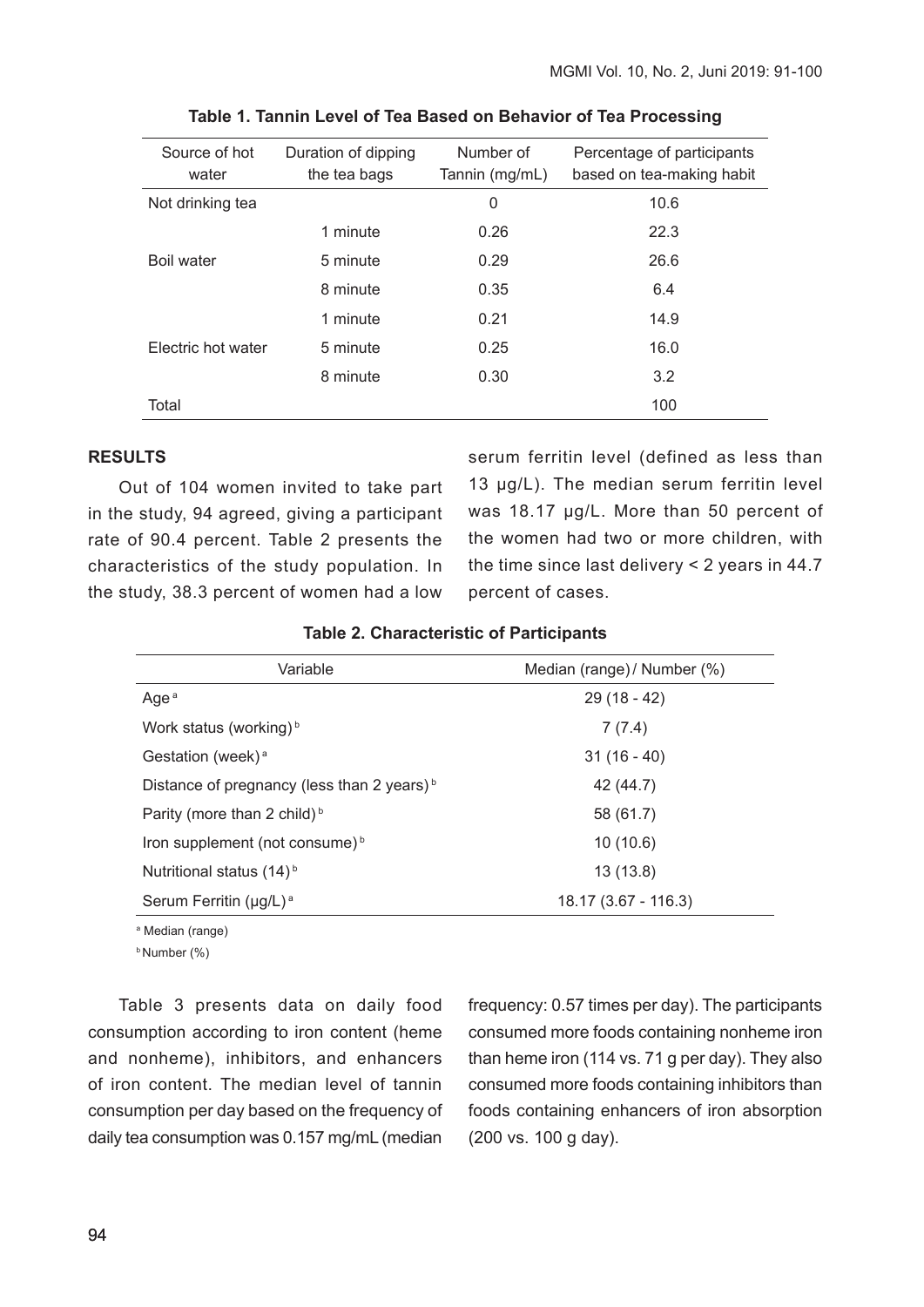| Consumption          | Median (range)      |  |  |
|----------------------|---------------------|--|--|
| Heme (gram)          | $71.43(6.7 - 610)$  |  |  |
| Nonheme (gram)       | $114.28(0 - 642.9)$ |  |  |
| Inhibitor (gram)     | $200 (0 - 603.3)$   |  |  |
| Enhancer (gram)      | $100(0 - 900)$      |  |  |
| Tea (frequency)      | $0.57(0 - 7)$       |  |  |
| Tannin level (mg/mL) | $0.157(0 - 2.0)$    |  |  |

**Table 3. Diet and Nutrition Intake of Participants per Day**

According to the linear model analysis adjusted for serum ferritin levels, time since last pregnancy <2 years, parity (more than two children), reduced consumption of foods containing heme, and level of tannin consumption were predictors of irondeficiency anemia (Table 4).

| Parameter             | Coef.     |           | 95% CI   |  |
|-----------------------|-----------|-----------|----------|--|
|                       |           | Lower     | Upper    |  |
| Distance of pregnancy | $-10.308$ | $-19.626$ | $-0.991$ |  |
| Parity                | 5.102     | $-4.605$  | 14.809   |  |
| Heme consumption      | $-0.043$  | $-0.089$  | 0.003    |  |
| Tannin level (Low)    | 7.325     | $-5.250$  | 19.901   |  |
| Tannin level (Med)    | $-1.165$  | $-13.006$ | 10.676   |  |
| Tannin level (High)   | $-1.835$  | $-14.577$ | 10.908   |  |
| Constant              | 28.923    |           |          |  |

Based on this model, this study developed an equation, which source from the effect size (coefficient):

Predicted SF ( $\mu$ g/l) = 28.923 (intercept) – 10.308\*Time since last pregnancy (more than two-years)<sup>a</sup>

+ 5.102\*Parity (more than two children)  $b - 0.043$ \*Consumption of food containing heme (gram/day) +

7.325\*Tannin low (mg/mL/day) ° – 1.165\*Tannin medium (mg/mL/day)° - 1.835\*Tannin high (mg/mL/day)°

a As opposed to less than two years

**b** As opposed to less than two children

<sup>c</sup> As opposed to not consumption of tea



**Figure 1. Predicted Serum Ferritin Related to Tannin Consumption according the Linier Model**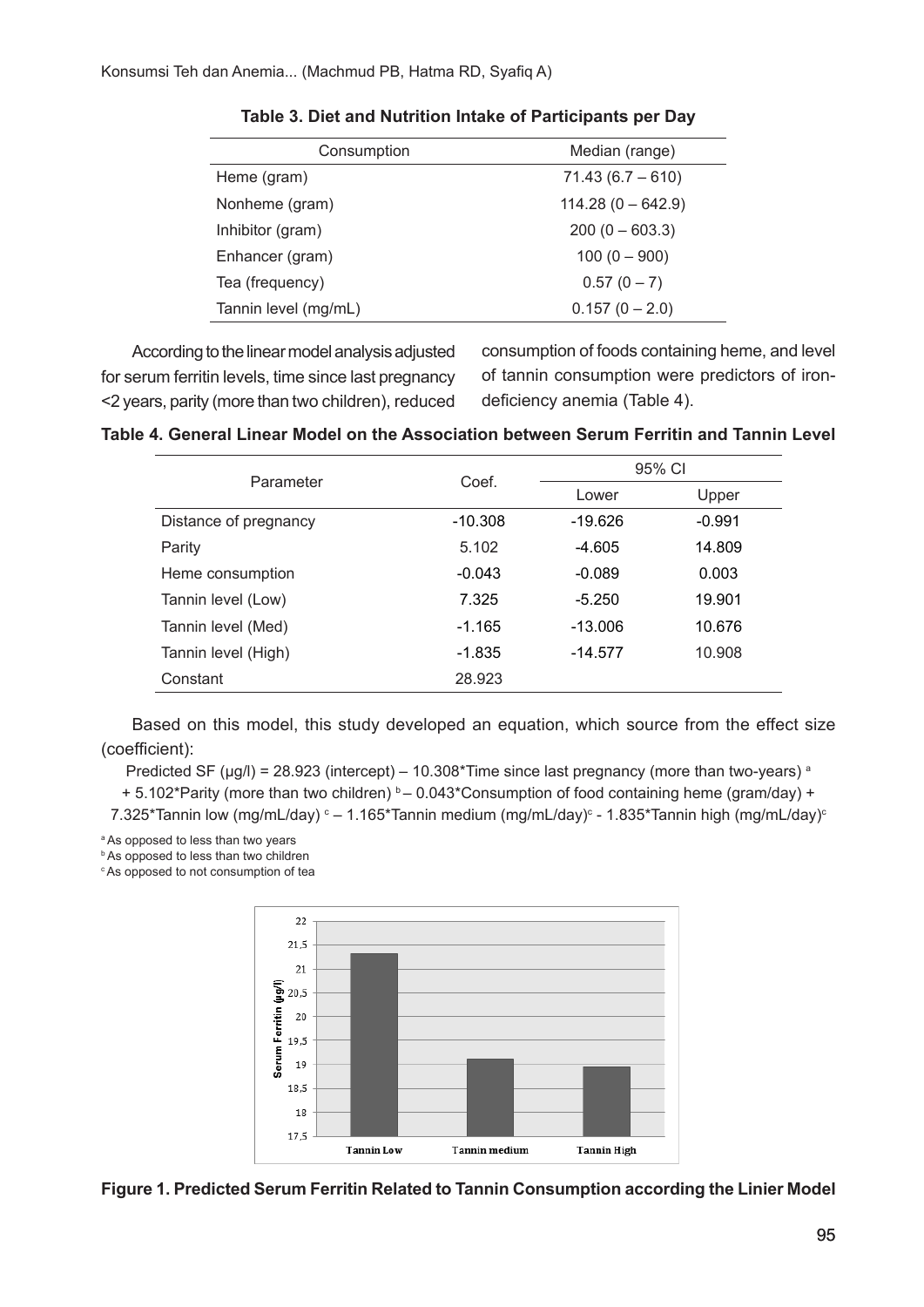Figure 1 shows predicted serum ferritin levels based on average tannin consumption levels and average heme consumption per day. The results suggested that the tannin level was inversely proportional to the serum ferritin level. Pregnant women who consumed tea with a low tannin level had the highest serum ferritin level as compared with pregnant women who consumed tea with medium and high tannin levels.

# **DISCUSSION**

In this study, 94 of 104 pregnant women (participant rate 90.4%) were included in the final analysis. There are six of whom consumed tea made from loose leaves rather than tea bags and two who never drank tea were excluded from this study. The other two respondents could not take part in the interview due to health reasons.

According to the findings of the present study, time since last pregnancy, parity, protein consumption, and tea consumption (inhibit factor) predicted iron deficiency. A previous review also concluded that a short recovery between pregnancies had a strong impact on iron-deficiency anemia.<sup>4</sup> A number of studies reported that parity was a strong predictor of irondeficiency anemia among pregnant women.<sup>6,15,16</sup> A study conducted in Oman reported a hazard ratio of 3.7 (95% confidence interval [CI] = 3.80- 4.91) for a high-parity group as compared with that of a low-parity groups. $6$  A study results of a multivariable analysis revealing that the likelihood of anemia was increased among highparity women as compared with a low parity group.7

In this study, heme consumption seemed to confer a protective effect against anemia or iron deficiency in pregnant women. A previous study found a similar result, reporting that heme iron absorption derived from animal products (meat, fish, poultry, and eggs) conferred more protection against anemia than nonheme obtained from plant products.17 The same study reported that tea consumption inhibited iron absorption only when it was consumed simultaneously with foods containing nonheme iron.<sup>17</sup>

Protein compounds can increase iron absorption in the body, which the animal-based products provide a good quality of protein material and aid iron absorption.<sup>18</sup> In the present study, plant-based products, such as tofu and tempeh, were the most common types of food consumed by the respondents. These products have low iron contents. A previous study of the effects of dietary factors on the absorption of iron, including heme, reported that they were not necessarily associated with iron status and iron stores (as assessed by serum ferritin concentrations).10 In the study, only meat intake was consistently (positively) associated with elevated serum ferritin concentrations.

The present study suggested that tea consumption played an important role in iron deficiency, with tannin levels of tea showing a positive correlation with serum levels of ferritin. Previous research demonstrated that tea consumption decreased iron absorption in the gastrointestinal tract.17 The authors attributed this finding to polyphenols in tea forming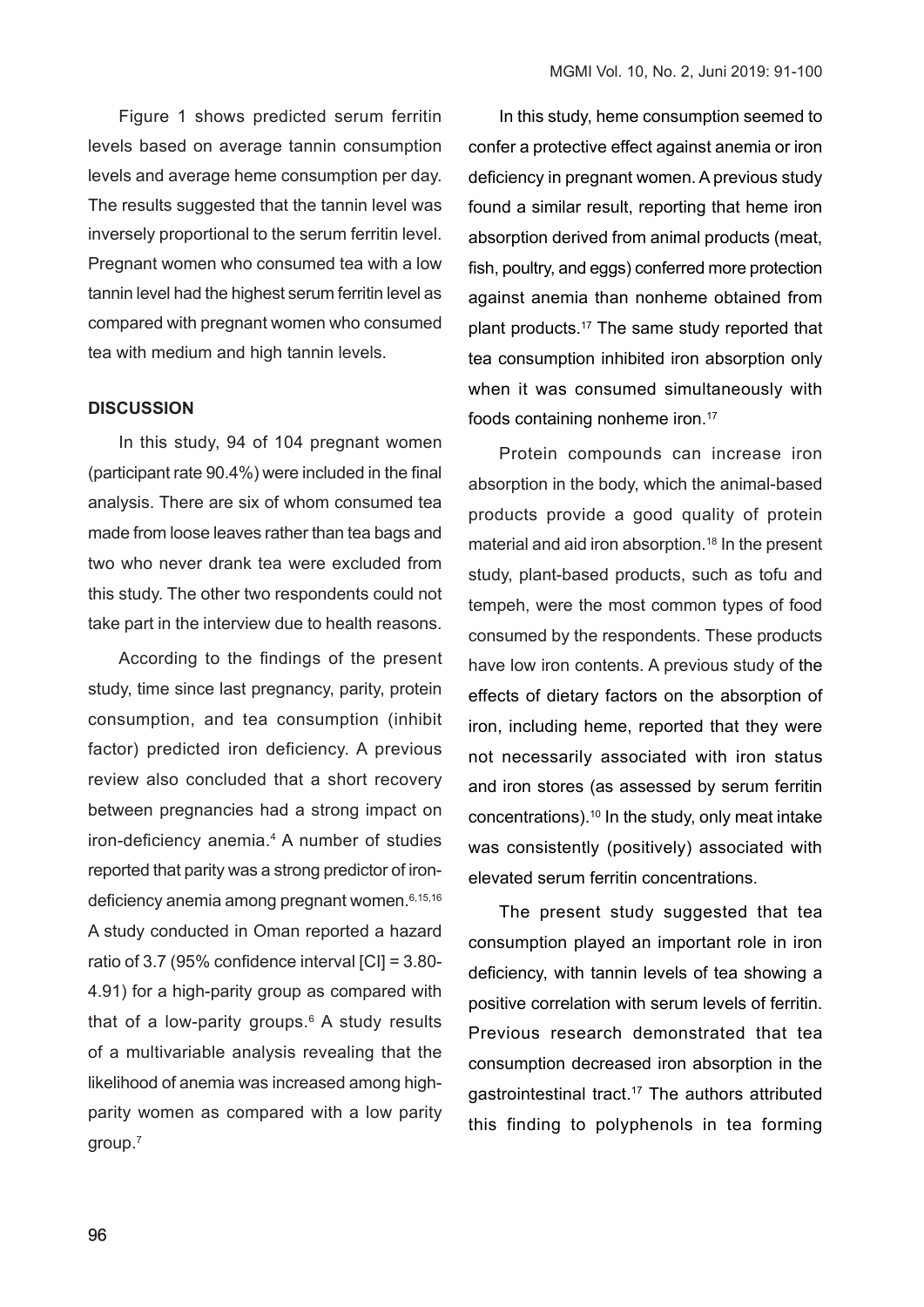insoluble complexes with iron, therefore making iron unavailable for absorption.<sup>8</sup> A previous study reported that drinking tea without milk inhibited the absorption of iron from solutions of Iron Chloride (*t* = 2.68, *p* < 0.05) and Ferous Sulfate containing ascorbic acid  $(t = 4.46, p \le 0.01).$ <sup>12</sup> A case study conducted in Italy showed that a young woman with hypermenorrhea and iron-deficiency anemia failed to respond to oral iron treatment until cessation of a long-established habit of consuming large quantities of tea.<sup>9</sup> Another study reported a significant reduction in iron absorption when a test meal was accompanied by tea instead of water.19 A previous research found that there was no association between serum ferritin concentrations of various groups (men. premenopausal women, and postmenopausal women) and the type of tea (e.g., black, green, or herbal) consumed.<sup>15</sup> The same study found no difference in serum ferritin concentrations of different tea-drinking groups with respect to tea strength, infusion time, or drinking time. In a systematic review of 35 studies on the impact of tea consumption on iron status in a U.K. study population, the authors concluded that although tea consumption limited the absorption of nonheme iron from the diet, there was insufficient evidence to draw conclusions about the effect of tea consumption on indicators of overall iron status.<sup>16</sup> They also concluded that whether milk was added to tea had little impact on the findings. They suggested that there was no reason for healthy people with a minimal risk of iron deficiency to restrict tea consumption,

whereas those with a risk of iron deficiency should avoid tea consumption at mealtimes.

Previous studies suggested that infant feeding practices, food habits, parasitic infection, parity, early age at marriage, gestational length, and geographical location were among the most important factors associated with iron-deficiency anemia in pregnant women.<sup>20</sup> Some studies reported that maternal age, gestational age, serum ferritin concentrations, and C-reactive protein were not predictors of anemia, whereas primigravida status (OR = 2.7, 95% CI = 1.1-6.7, *p* = 0.02), low S-albumin (OR = 5.9, 95% CI =1.4-25.2, *p* = 0.01), and low S-zinc (OR = 2.6, 95% CI = 1.0-6.6, *p* = 0.03) were predictors of anemia.11 Some studies also found that gestational age, ethnicity, residence, and income were significantly associated with hemoglobin concentrations and the prevalence of anemia.10,11,17,24,25 They also reported that hemoglobin concentrations of pregnant women decreased with increased gestational age.10,21 Socioeconomic status and breastfeeding were reported to influence the onset of anemia.<sup>21</sup> Women from minority groups had higher odds of anemia as compared with those from nonminority groups.22,23 In addition, women with high parity, long duration of breastfeeding, and high socioeconomic levels had low rates of anemia.<sup>22,23</sup> Previous research suggested that the association of tea consumption with iron status did not hold true in Western populations, where most people had adequate iron stores, as determined by serum ferritin concentrations.<sup>21,23</sup>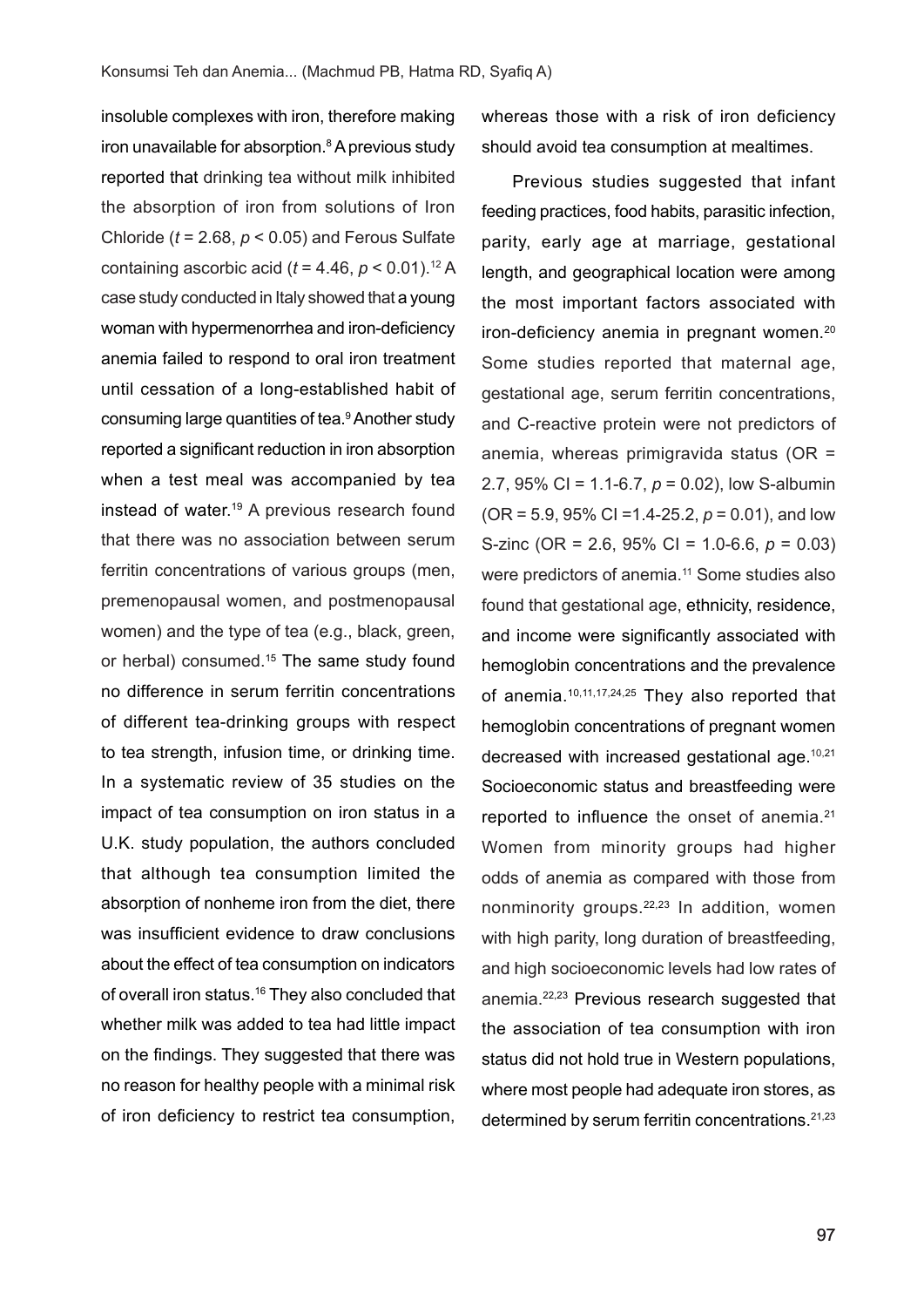We attempted to minimize the existence of selection bias or information bias in this study. We used a structured questionnaire to prevent diagnostic bias during the interviews and also confirm the iron status through the results of laboratory tests of serum ferritin concentrations. There was a potential recall bias in this study related to nutritional data information although this study already use the Food Frequency Questionnaire (FFQ) for assess the consumption, which included questions about daily tea consumption and tea-making habits, based on 24-h recall. Measurement bias may have been introduced by assuming that the tea bag soaking times, hot water sources, and daily tea consumption frequencies remained unchanged.

### **CONCLUSIONS**

According to the findings of the present study, four factors appeared to affect serum ferritin levels of pregnant women: time since last pregnancy (<2 years), parity (more than two children), reduced consumption of foods containing heme, and level of tannin consumption. The tannin level was inversely proportional to serum ferritin levels. Thus, pregnant women who consumed tea with a low tannin level had the highest serum ferritin levels, whereas those who consumed tea with medium and high tannin levels had the lowest serum ferritin levels.

# **SUGGESTION**

Pregnant women should not consume tea combined with meals due to the negative effects of tannin that affected iron binding in food.

# **ACKNOWLEDGEMENT**

The author would like to thank to Bogor District Health Office for taking research data.

### **REFERENCES**

- 1. World Health Organization. *The Global Prevalence of Anaemia in 2011*. Geneva: World Health Organization;2015.
- 2. Api O, Breyman C, Cetiner M, Demir C, Ecder T. Diagnosis and Treatment of Iron Deficiency Anemia during Pregnancy and the Postpartum Period: Iron Deficiency Anemia Working Group Consensus Report. *Turk J Obstet Gynecol*. 2015;12(3):173-81.
- 3. Badan Penelitian dan Pengembangan Kesehatan. *Riset Kesehatan Dasar (Riskesdas) 2013*. Jakarta: Badan Penelitian dan Pengembangan Kesehatan; 2013.
- 4. Breymann C. Iron Deficiency Anemia in Pregnancy. *Expert Review Obstet Gynecol*. 2013;8(6):587-96.
- 5. Santi B. Pengaruh Pemberian Suplemen Tablet Besi Folat dan Suplemen Multivitamin Mineral terhadap Kadar Hemoglobin pada Ibu Hamil Anemia di Kabupaten Kuningan Tahun 2006. Tesis. Depok: Universitas Indonesia, 2007.
- 6. Al-Farsi YMI. Effect High Parity on Occurance of Pre-diabetes, Low Birth Weight, and Anemia in Pregnancy in Tha Sultanate of Oman. Dissertation. Boston: Boston Universty, 2008.
- 7. Derso T, Abera C, Tariku A. Magnitude and Associated Factors of Anemia among Pregnant Women in Dera District: A Cross-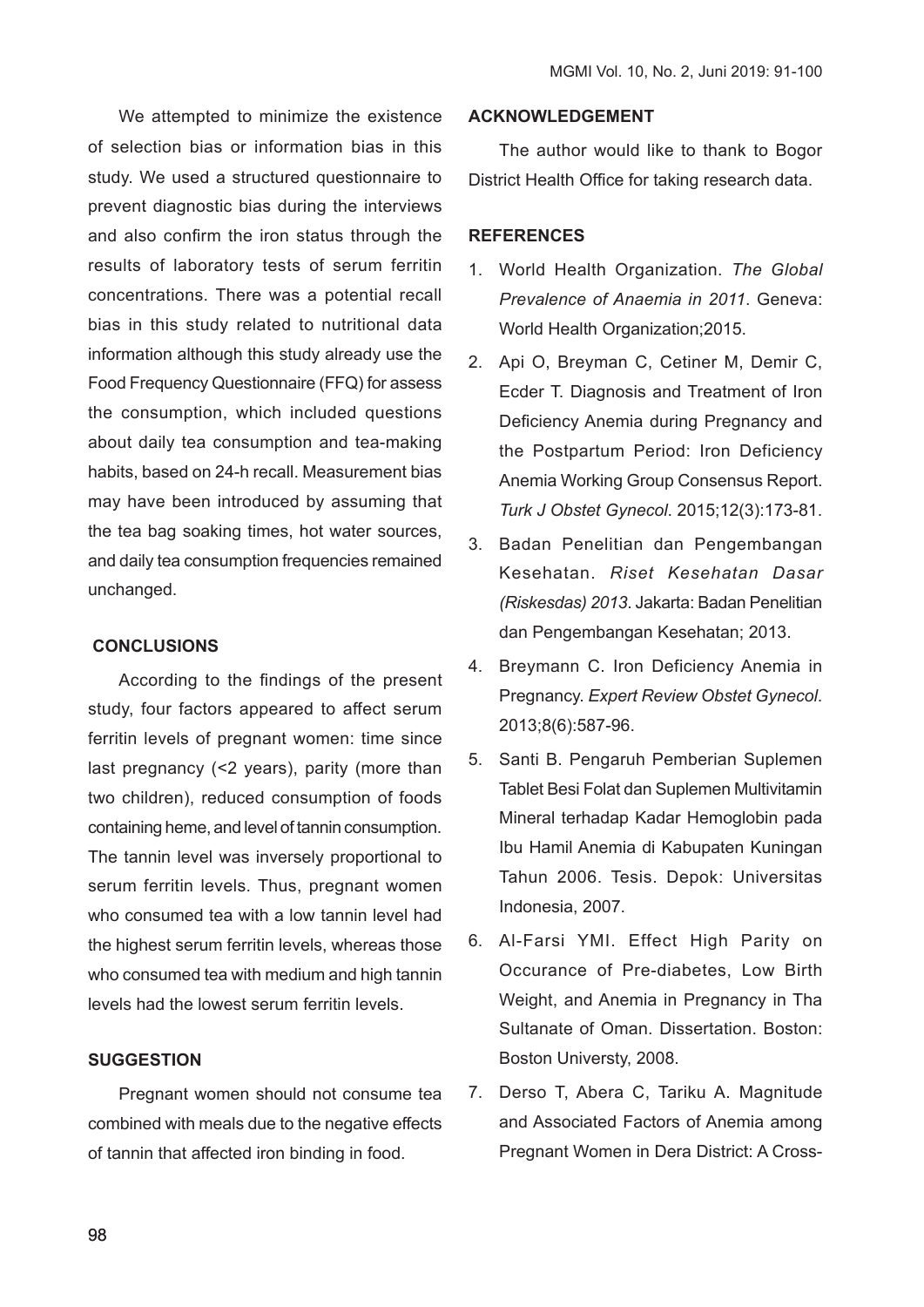sectional Study in Northwest Ethiopia. *BMC Research Notes*. 2017;10(359):1-8.

- 8. Samman S, Sandstorm B, Toft MB, Bukhave K, Jensen M, Sorensen SS, et al. Green Tea or Rosemary Extract Added to Foods Reduce Nonheme-Iron Absorption. *American Journal Clinical Nutrition*. 2001;73(3):607-12.
- 9. Gabrielli GB, Sandre GD. Excessive Tea Consumption can Inhibit the Efficacy Oral Iron Treatment in Iron-Deficiency Anemia. *Haematologica*. 1995;80(6):518-20.
- 10. Xing Y, Yan H, Dang S, Zhuoma B, Zhou X, Wang D. Hemoglobin Levels and Anemia Evaluation during Pregnancy in the Highlands of Tibet: A Hospital-based Study. *BMC Public Health.* 2009;9(336):1-7.
- 11. Mohamed AA, Ali AA, Ali NI, Abusalama EH, Elbashir MI, Adam I. Zinc,Parity, Infection, and Severe Anemia among Pregnant Women in Kassla, Eastern Sudan. *Biol Trace Elem Res*. 2011;140(3):284-90.
- 12. Disler PB, Lynch SR, Charlton RW, Torrance JD, Bothwell TH, Walker RB, et al. The Effect of Tea on Iron Absorption. *Gut*. 1975;16(3):193-200.
- 13. Machmud PB. Pengaruh Kadar Tanin pada Teh Celup terhadap Anemia Gizi Besi (AGB) pada Ibu Hamil di UPT Puskesmas Citeureup Kabupaten Bogor Tahun 2012. Tesis. Depok: Universitas Indonesia, 2013.
- 14. Mwau M, Bwana P, Kithinji L, Ogollah F, Ochieng S, Akinyi C, et al. Mother-to-Child Transmission of HIV in Kenya: A Cross-Sectional Analysis of the National Database Over Nine Years. *PLoS One*. 2017;12(8):1-15.
- 15. Hyder SZ, Persson LA, Chowdhury A, Ekstrom EC. Anaemia among Non-Pregnant Women in Rural Bangladesh. *Public Health Nutrition*. 2000;4(1):79-83.
- 16. Eckhardt C, Torheim L, Monterrubio E, Barquera S, Ruel M. The Overlap of Overweight and Anaemia among Women in Three Countries undergoing the Nutrition Transtition. *European Journal of Clinical Nutrition*. 2008;62(2):238-46.
- 17. Beck KL, Conlon CA, Kruger R, Coad J. Dietary Determinants of and Possible Solutions to Iron Deficiency for Young Women Living in Industrialized Countries: A Review. *Nutrients.* 2014;6(9):3747-76.
- 18. Nguyen P, Gonzales-Casanove I, Nguyen H, Pham H, Truong T, Nguyen S, et al. Multicausal Etiology of Anemia among Women of Reproductive Age in Vietnam. *European Journal of Clinical Nutrition*. 2015;69(1):107-13.
- 19. Kaltwasser JP, Werner E, Schalk K, Hansen C, Gottschalk R, Seidi C. Clinical Trial on the Effect of Regular Tea Drinking on Iron Accumulation in Genetic Haemochromatosis. *Gut*. 1998;43(5):699-704.
- 20. Musaiger AO. Iron Deficiency Anaemia Among Children and Pregnant Women in the Arab Gulf Countries: The Need for Action. *Nutr Health*. 2002;16(3):161-71.
- 21. Khader A, Madi H, Riccardo F, Sabatinelli G. Anaemia among Pregnant Palestinian Women in the Occupied Palestinian Territory. *Public Health Nutrition*. 2009;12(12):2416-20.
- 22. Looker AC, Dalman PR, Carrol MD,